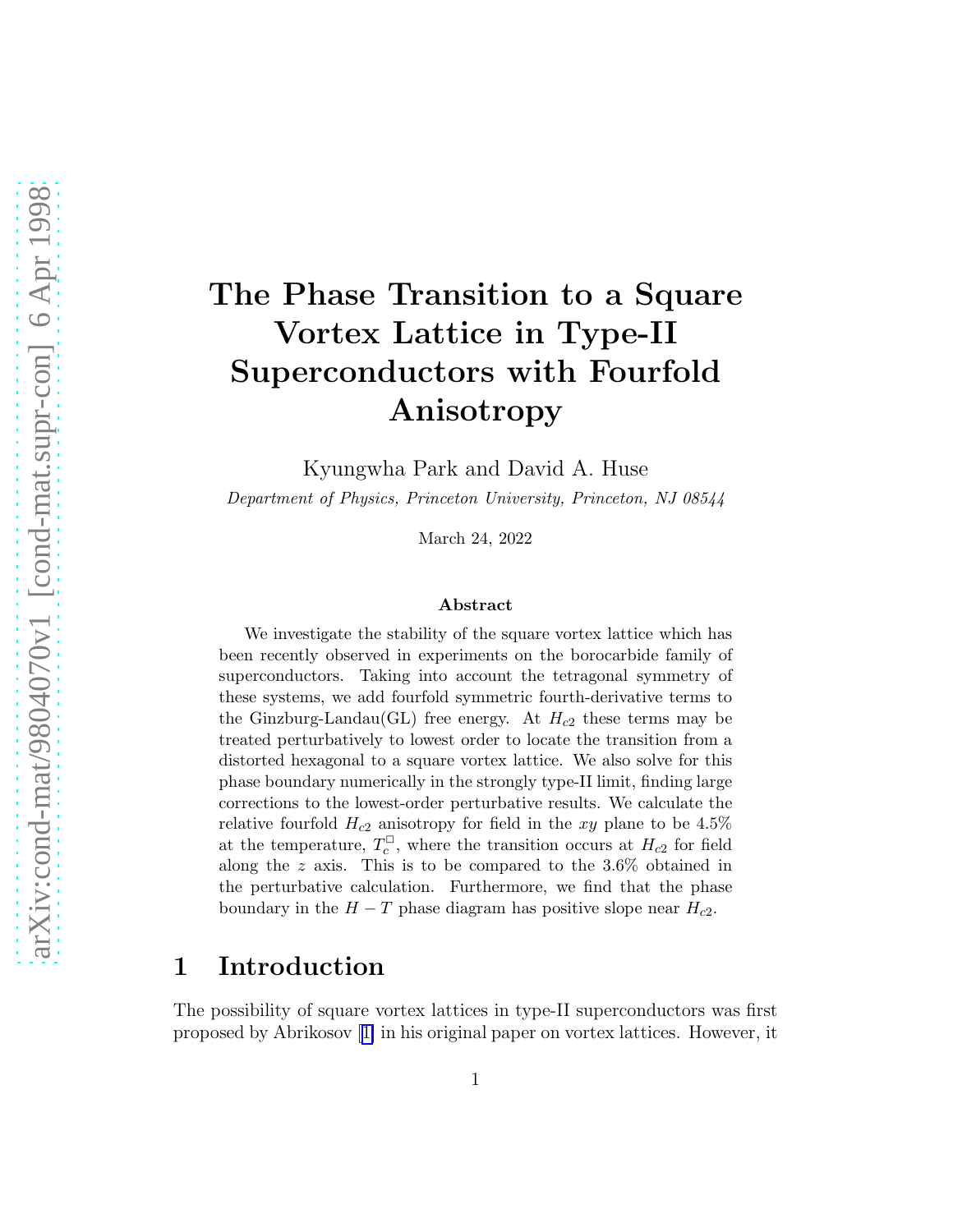was later shown that the hexagonal vortex lattice has a lower free energy for isotropic materials.[[2\]](#page-11-0) Anisotropy in the effective mass or superfluid density tensors cause distortions of this hexagonal lattice simply in proportion to the anisotropy of the magnetic penetration length. Effects due to higher-order anisotropies (e.g., in cubic crystals) were seen in the 1970's for some low  $\kappa$ superconductors such as PbTl, PbBi, and Nb.[[3](#page-11-0)] In some cases, when the external magnetic field was applied along a fourfold symmetric axis of the crystal, the vortices formed a square lattice. When the field was applied along the threefold or twofold symmetric axis of the crystals, hexagonal or distorted hexagonal lattices were observed, respectively. In the case of Nb, for field along [001] the square vortex lattice transformed into a hexagonal lattice as the temperature or field increased. Takanaka[[4](#page-12-0)] introduced terms with cubic anisotropy into the phenomenological Ginzburg-Landau(GL) theory to explain the vortex lattice structures quite successfully. The extra terms arise from anisotropy of the Fermi surface.

Recently, in  $ErNi<sub>2</sub>B<sub>2</sub>C$ , one of the borocarbide family of superconductors, Yaron, et al.<sup>[\[5](#page-12-0)]</sup> and Eskildsen, et al.<sup>[[6\]](#page-12-0)</sup> have used neutron scattering and Bitter decoration to observe the phase transition from a distorted hexagonal vortex lattice aligned with either the [100] or [010] directions to a square vortex lattice aligned with the [110] direction for increasing magnetic field along the [001] direction. This was the first observation of a square vortex lattice in a strongly type-II material with  $\kappa >> 1/\sqrt{2}$ . These experiments have motivated further theoretical and experimental studies. Kogan et al. [\[7](#page-12-0)] have analyzed the vortex lattice transition in borocarbides by taking into account the fourfold anisotropic corrections to the London model in the intermediate field region and  $T \ll T_c$ . This study revealed two kinds of phase transitions: at small fields (along the [001] direction), the distorted hexagonal lattice is aligned with a [110] direction. As the field increases, the lattice reorients along a [100] direction in a first-order phase transition. At a still higher field the square vortex lattice becomes stable. The latter phase transition is continuous. The square vortex lattice has also been observed in other borocarbides such as  $\text{LuNi}_2\text{B}_2\text{C}$  [\[9](#page-12-0)] and  $\text{YNi}_2\text{B}_2\text{C}$  [\[10](#page-12-0)], using scanning tunnelling microscopy (STM) and neutron scattering, respectively.

Vortex lattice structures in the high-temperature superconductors have also been studied. For low applied fields along the  $c$  axis (normal to the copper-oxide planes), the flux lattice can be seen using Bitter decoration. A distorted hexagonal lattice was seen for YBCO, [\[11\]](#page-12-0) distorted as expected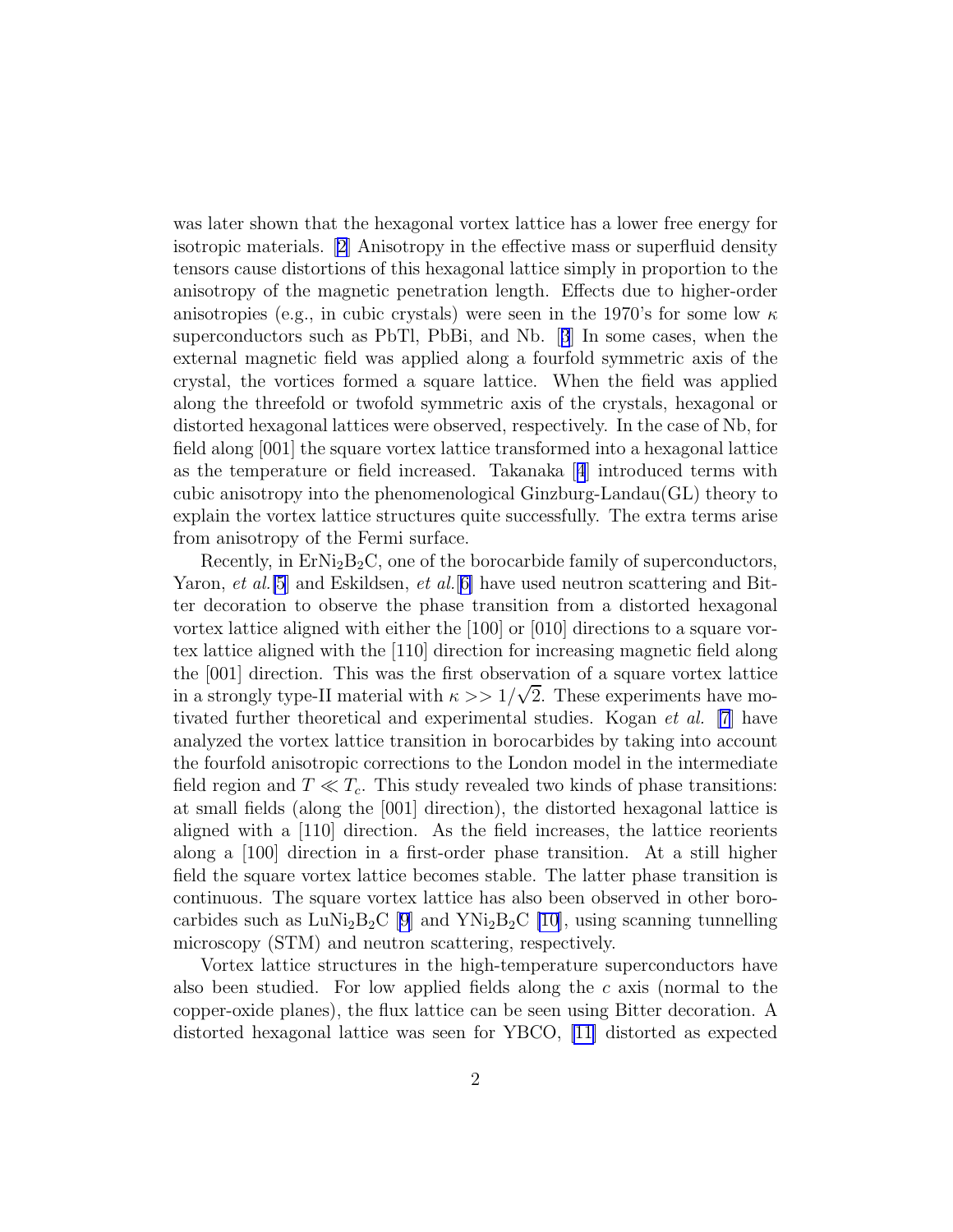from the in-plane (ab) effective mass anisotropy. But the STM pictures of the vortex lattice obtained at much higher field [\[12\]](#page-12-0) are more consistent with a square lattice that is distorted by effective mass anisotropy. Thus it appears that the hexagonal to square lattice transition that we are studying may also occur in YBCO. Motivated by this, Affleck *et al.* [\[8\]](#page-12-0) showed how fourfold anisotropic terms can arise in the London free energy due to a d-wave symmetry of the superconducting order parameter.

In this paper, we examine the structure of the vortex lattice near  $H_{c2}$ within a generalized Ginzburg-Landau (GL) free energy functional. We consider systems with tetragonal symmetry such as the borocarbides. The lowest-order term (ignoring effective mass anisotrpy) that reduces the symmetry from isotropic down to tetragonal is fourth-order in the spatial derivative and second-order in the order parameter. We discuss the three distinct terms that can be added to the GL free energy at this order. These new terms may be treated perturbatively near  $H_{c2}$  to first order, demonstrating that the square lattice occurs at high fields where the higher-order gradient terms are more important, while the lattice distorts toward hexagonal at lower fields, in qualitative agreement with experiment. The phase transition, which we treat only on a mean-field level, is an Ising-type critical point, with the square unit cell distorting into a rhombus in two possible ways by increasing the length of one of its diagonals and reducing the other. The perturbation expansion has not been carried to higher order, so the quantitative accuracy of the first-order approximation had not previously been estimated. To investigate this we have numerically determined the phase diagram of this system, locating the upper critical field for various field orientations and the phase boundary separating the square and distorted hexagonal vortex lattice phases. We find that there are substantial (up to 50%) differences from the perturbative approximation, for example in the location of the phase boundary. Thus although the first-order perturbative approximation gives a good qualitative description of the phase diagram, quantitatively accurate results require a proper treatment of higher-order effects.

# 2 Ginzburg-Landau model

To study the lowest free energy pattern of the vortex lattice near  $H_{c2}$  for tetragonal crystals, we use the Ginzburg-Landau (GL) theory with added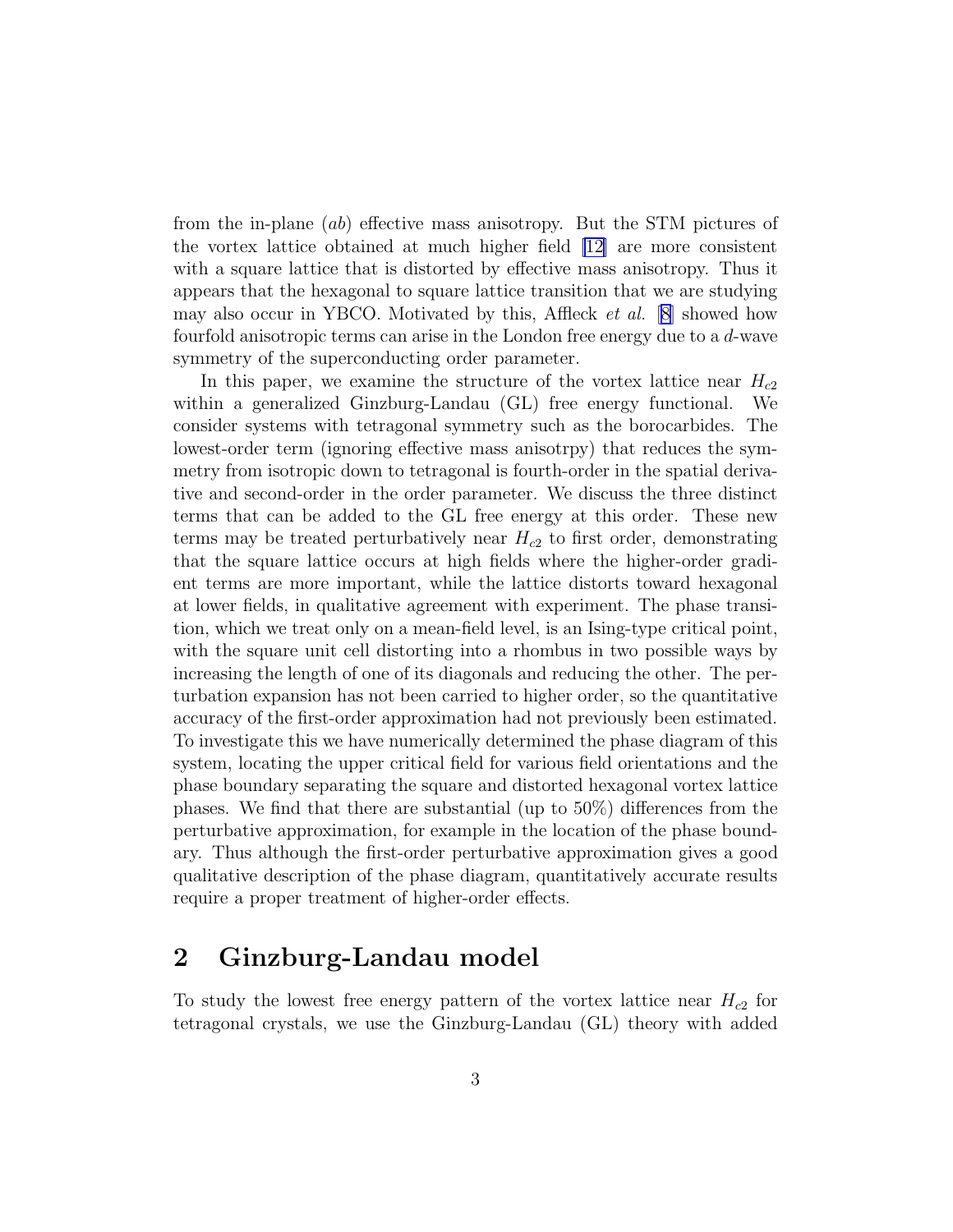<span id="page-3-0"></span>fourfold symmetric fourth-order derivative terms. The full free energy functional that we minimize (ignoring thermal fluctuations) is

$$
F = F_0 + F_4. \tag{1}
$$

 $F_0$  is the usual GL free energy:

$$
F_0 = \int d^3r \{ \alpha |\psi|^2 + \frac{\beta}{2} |\psi|^4 + \frac{1}{2m^*} |\vec{\Pi}\psi|^2 + \frac{h^2}{8\pi} \}.
$$
 (2)

For simplicity, we have taken an isotropic effective mass tensor. Tetragonal symmetry, of course, also allows uniaxial effective mass anisotropy, but this can be scaled out by rescaling the  $z$  axis and the  $xy$  components of the magnetic field. The only resulting difference is then in the  $h^2$  field energy term in  $F_0$ , but this does not affect any of our results below.  $F_4$  contains the additional terms allowed with tetragonal symmetry that are of fourth order in the x and y gauge-invariant derivatives and second order in the order parameter:

$$
F_4 = \int d^3r \frac{1}{4m^{*2}|\alpha|} \left[\epsilon_i \tau \left| \left(\Pi_x^2 + \Pi_y^2\right) \psi \right|^2 \right. \\
\left. + \epsilon_a \tau \left( \left| \left(\Pi_x^2 - \Pi_y^2\right) \psi \right|^2 - \left| \left(\Pi_x \Pi_y + \Pi_y \Pi_x\right) \psi \right|^2 \right) \right. \\
\left. + \frac{\epsilon_b \tau \hbar^2 e^{*2}}{c^2} h_z^2 |\psi|^2 \right].\n\tag{3}
$$

The gauge-invariant derivative is

$$
\vec{\Pi} = \frac{\hbar}{i} \vec{\nabla} - \frac{e^*}{c} \vec{A}.
$$
 (4)

We are interested in  $T < T_c$ , so  $\alpha$  is negative.  $\tau$  is defined to be  $1 - \frac{T_c}{T_c}$  $\frac{T}{T_c},$ so it is positive.  $\vec{h}(\vec{r})$  is the local magnetic field,  $\vec{h} = \vec{\nabla} \times \vec{A}$ .  $F_4$  contains two isotropic terms with coefficients  $\epsilon_i$  and  $\epsilon_b$ , and the anisotropic term with coefficient  $\epsilon_a$ . The approximation of limiting the free energy to include only terms that are low-order in the gradient and the order parameter is valid for temperatures near  $T_c$ . Only terms that are of fourth or higher order in the  $x$  and  $y$  gradients can reduce the rotational symmetry about the  $z$ -axis from circular down to tetragonal, which is why we add the fourth-order terms to the usual GL free energy. The anisotropic term may arise simply from fermi-surface anisotropy[[4](#page-12-0)] or from a d-wave nature of the pairing[[8\]](#page-12-0).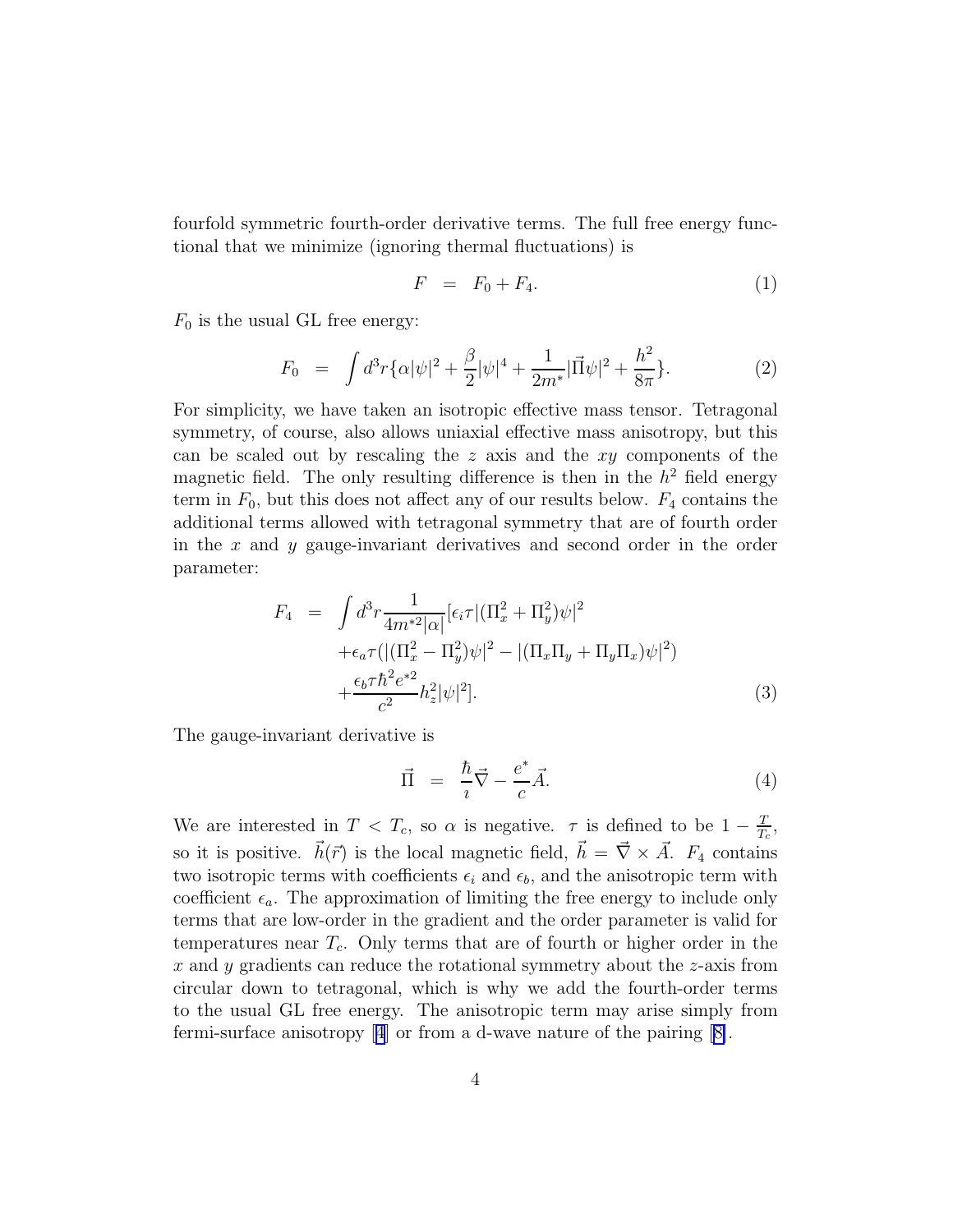In the literature[[8](#page-12-0), [9](#page-12-0)], certain particular combinations of the isotropic and the anisotropic fourth order derivative terms in  $F_4$  have been used. In our numerics (below), we will also use a specific convenient combination of them. For the theory as specified above to be stable, the fourth-derivative terms have to be non-negative, which requires  $\epsilon_i \geq |\epsilon_a|$ . In our notation, a term  $\epsilon \tau |(\Pi_x^2 - \Pi_y^2)\psi|^2$  [\[8](#page-12-0)] corresponds to

$$
\epsilon_i, \epsilon_a, \epsilon_b = \frac{\epsilon}{2}, \frac{\epsilon}{2}, \frac{3\epsilon}{2}.
$$
\n
$$
(5)
$$

A term  $\epsilon \tau (|\Pi_x^2 \psi|^2 + |\Pi_y^2 \psi|^2)$  [\[9](#page-12-0)] corresponds to

$$
\epsilon_i, \epsilon_a, \epsilon_b = \frac{3\epsilon}{4}, \frac{\epsilon}{4}, \frac{3\epsilon}{4}.
$$
\n(6)

And the term  $\epsilon \tau | (\Pi_x \Pi_y + \Pi_y \Pi_x) \psi|^2$  that we use in our numerics corresponds to

$$
\epsilon_i, \epsilon_a, \epsilon_b = \frac{\epsilon}{2}, -\frac{\epsilon}{2}, \frac{3\epsilon}{2}.
$$
\n(7)

In  $F_4$ , the anisotropic term is the one that causes the vortex lattice to distort and become square when the field is along the z axis and  $|\epsilon_a|\tau$  is large enough. The isotropic terms do not by themselves cause any distortion of the hexagonal vortex lattice, but they do change  $H_{c2}$ .

For convenience, we introduce the following "dimensionless" units: the magnetic field is measured in units of  $H_{c2} = \phi_0/(2\pi\xi^2)$ , the vector potential in units of  $H_{c2}\xi$ , the length in units of the coherence length  $\xi = \hbar / \sqrt{2m^* |\alpha|}$ , the order parameter in units of the zero-field order parameter magnitude:  $|\psi_{\infty}| = \sqrt{|\alpha|/\beta}$ , and the energy in units of  $H_c^2 \xi^3 / 4\pi$ . Using these units, the free energy([1\)](#page-3-0) is

$$
F = \int d^3r \left[-|\psi|^2 + \frac{1}{2}|\psi|^4 + |\vec{\Pi}\psi|^2 + \kappa^2 h^2 + \epsilon_i \tau \right] (\Pi_x^2 + \Pi_y^2)\psi|^2
$$
  
 
$$
+ \epsilon_a \tau \left( |(\Pi_x^2 - \Pi_y^2)\psi|^2 - |(\Pi_x \Pi_y + \Pi_y \Pi_x)\psi|^2 \right)
$$
  
 
$$
+ \epsilon_b \tau h_z^2 |\psi|^2], \tag{8}
$$

with

$$
\vec{\Pi} = \frac{\vec{\nabla}}{i} - \vec{A}.
$$
 (9)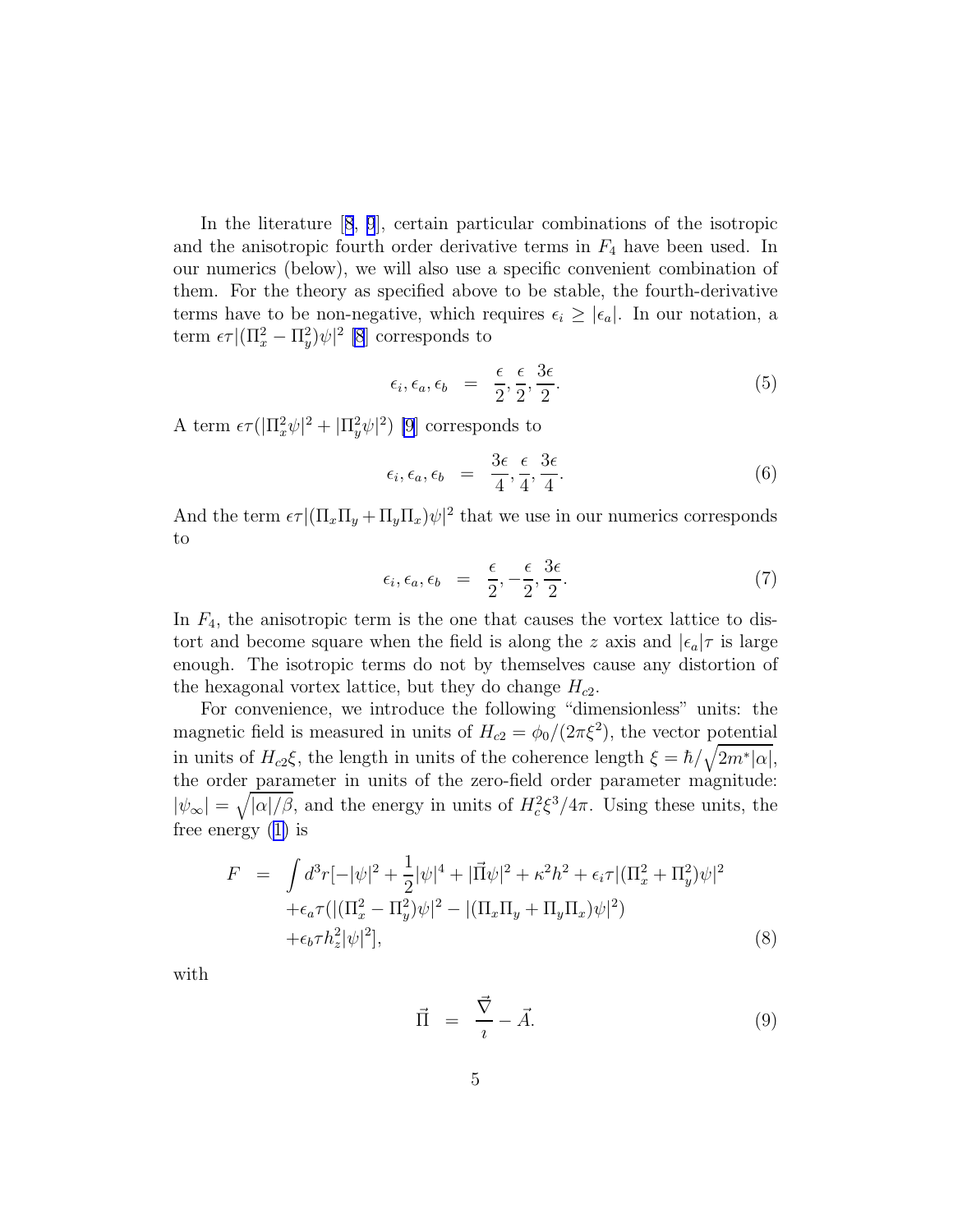### 3 Perturbative results

First we look at the vortex lattice behavior at  $H_{c2}$  by treating  $F_4$  as a perturbation to the usual GL theory,  $F_0$ , obtaining the free energy to first order in  $F_4$ . Most of these results were first presented by Takanaka [\[4](#page-12-0)], and then, much more recently, by De Wilde, et al. [\[9](#page-12-0)] .

Because of  $F_4$ , the upper critical field depends on the field orientation. When the field is along the  $z$  axis, the upper critical field (in the absence of fluctuations) is given by

$$
H_{c2}[001] = \frac{\phi_0}{2\pi\xi^2}(1 - \epsilon_i \tau - \epsilon_b \tau + \ldots). \tag{10}
$$

When the field is in the  $xy$  plane,

$$
H_{c2}[xy0] = \frac{\phi_0}{2\pi\xi^2}(1 - \frac{3}{4}(\epsilon_i \tau + \epsilon_a \tau \cos 4\phi) + ...), \tag{11}
$$

where  $\phi$  is the angle between the field and the x axis. The relative xy-plane anisotropy of the upper critical field is thus

$$
\Delta H_{c2}/H_{c2} = (H_{c2}[100] - H_{c2}[110])/H_{c2}[100]
$$
\n(12)

$$
= -\frac{3\epsilon_a \tau}{2} + \dots \tag{13}
$$

Near  $H_{c2}$  the GL free energy density, including the first-order perturbative contributions from  $F_4$ , may be simplified by the Abrikosov identities[\[1](#page-11-0), [4](#page-12-0), [13](#page-12-0)]. For the field along the z axis, this gives

$$
f = \kappa^2 [B^2 - \frac{(B - H_{c2}(\epsilon_i \tau, \epsilon_b \tau))^2}{1 - \frac{}{^2} + \frac{<|\psi_L|^4>}{2\kappa^2 < h_s>^2}}],
$$
(14)

where  $\psi_L$  is the solution of the linearized GL equation at  $H_{c2}$ , including the terms from  $F_4$ .  $h_s$  is defined by  $h = H + h_s$ , where H is the applied field; all fields are along the z axis.  $\langle \cdots \rangle$  means a spatial average over the vortex lattice, and  $B = \langle h \rangle$  is the spatial average of the magnetic field. The free energy density (14) can be written in terms of the Abrikosov ratio  $\beta_A$  as

$$
f = \kappa^2 [B^2 - \frac{(B - H_{c2}(\epsilon_i \tau, \epsilon_b \tau))^2}{1 + (2\kappa^2 - 1)\gamma \beta_A(\epsilon_a \tau)}],
$$
  
\n
$$
\gamma \equiv 1 - \frac{8\kappa^2(\epsilon_i \tau + \epsilon_b \tau) - \frac{2\epsilon_b \tau}{3}}{2\kappa^2 - 1},
$$
\n(15)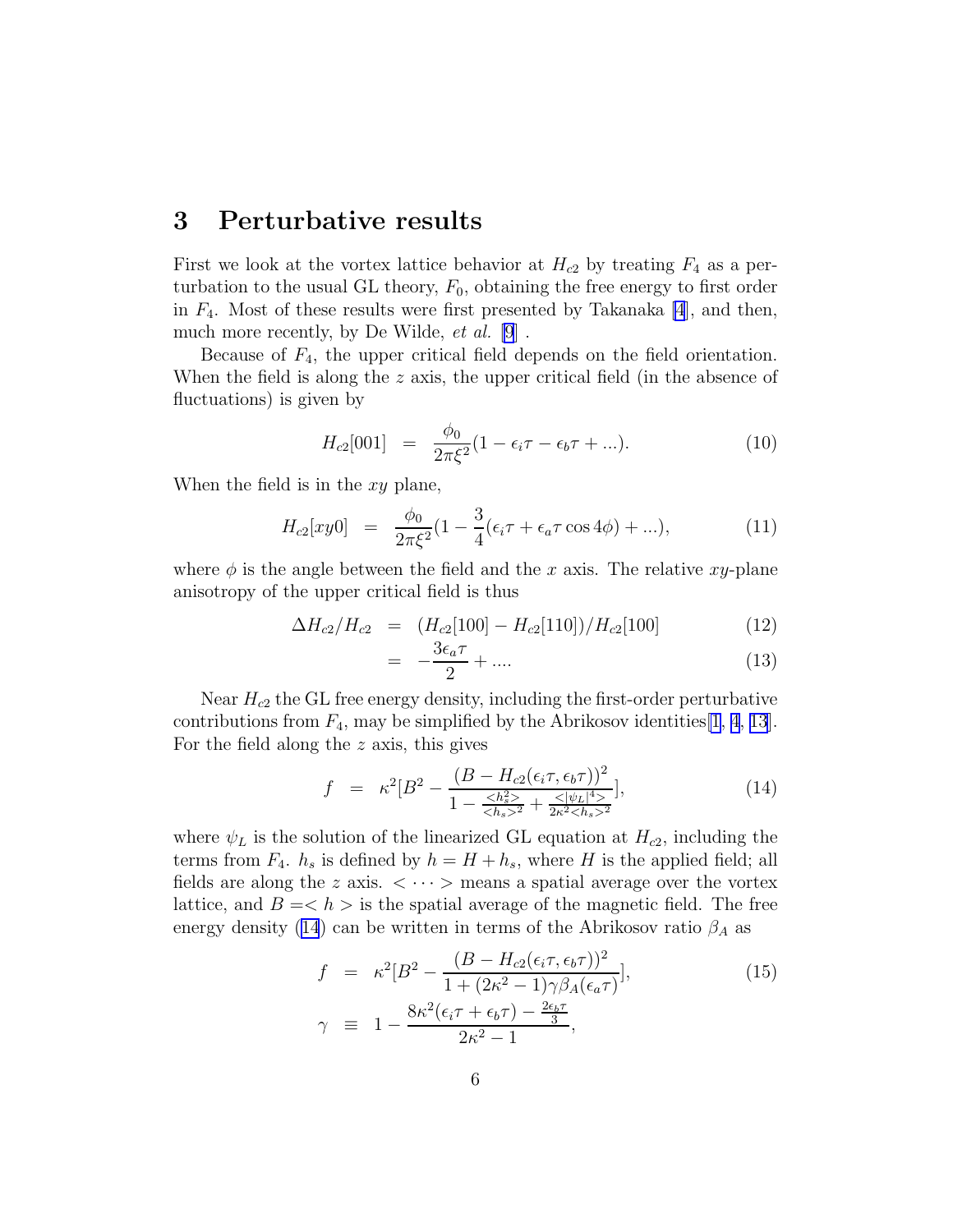where

$$
\beta_A \equiv \frac{<|\psi_L|^4>}{<|\psi_L|^2>^2} \n= \beta_0 - \epsilon_a \tau Re \beta_4,
$$
\n(16)

$$
\beta_{2n} = \frac{<( \Pi_+^{2n} \psi_0) \psi_0^* |\psi_0|^2 >}{< |\psi_0|^2 >^2 2^n}.
$$
\n(17)

 $\psi_0$  is the solution to the linearized GL equations when  $\epsilon_{i,a,b} = 0$ , and  $\Pi_+$  is  $\Pi_x - i \Pi_y$ . We obtain the stable pattern of the vortex lattice just below  $H_{c2}$ by minimizing the Abrikosov ratio,  $\beta_A$ . For regular vortex lattices with one vortex per unit cell, the lattice vectors are specified by (see Fig. 1)

$$
\vec{a_1} = (\frac{L_x}{2}, -\frac{L_y}{2}), \n\vec{a_2} = (\frac{L_x}{2}, \frac{L_y}{2}).
$$

(The vortex lattice may also be rotated from this orientation by angle  $\pi/4$ ; this is equivalent to changing the sign of  $\epsilon_a$ .)  $\beta_0$  and  $\beta_4$  can be written explicitly using the reciprocal lattice vectors as

$$
\beta_0 = \sum_{p,q} \exp\left[-\frac{\pi}{2b} \{ (p^2 + q^2)(1 + b^2) + 2pq(1 - b^2) \} \right],
$$
\n
$$
\beta_4 = \sum_{p,q} \frac{\pi^2}{4b^2} (p + q + i(-p + q)b)^4
$$
\n
$$
\exp\left[-\frac{\pi}{2b} \{ (p^2 + q^2)(1 + b^2) + 2pq(1 - b^2) \} \right],
$$
\n(19)

where  $b = L_x/L_y$ . The sums run over all (positive, zero and negative) integer pairs. The square vortex lattice is  $b = 1$  and the hexagonal lattice is  $b = \sqrt{3}$ or  $b = 1/\sqrt{3}$ ; other values of b we call distorted hexagonal lattices.

For small positive  $|\epsilon_a|\tau$  the lowest free energy states for this system are distorted hexagonal lattices, and the square vortex lattices are local maxima of the free energy. To calculate the stability of the square lattice the second derivatives at  $b = 1$  are needed: they are  $d^2\beta_0/db^2 \approx -0.295$  and  $d^2Re\beta_4/db^2 \cong 12.4$ . Thus, within the approximation of calculating  $\beta_A$  to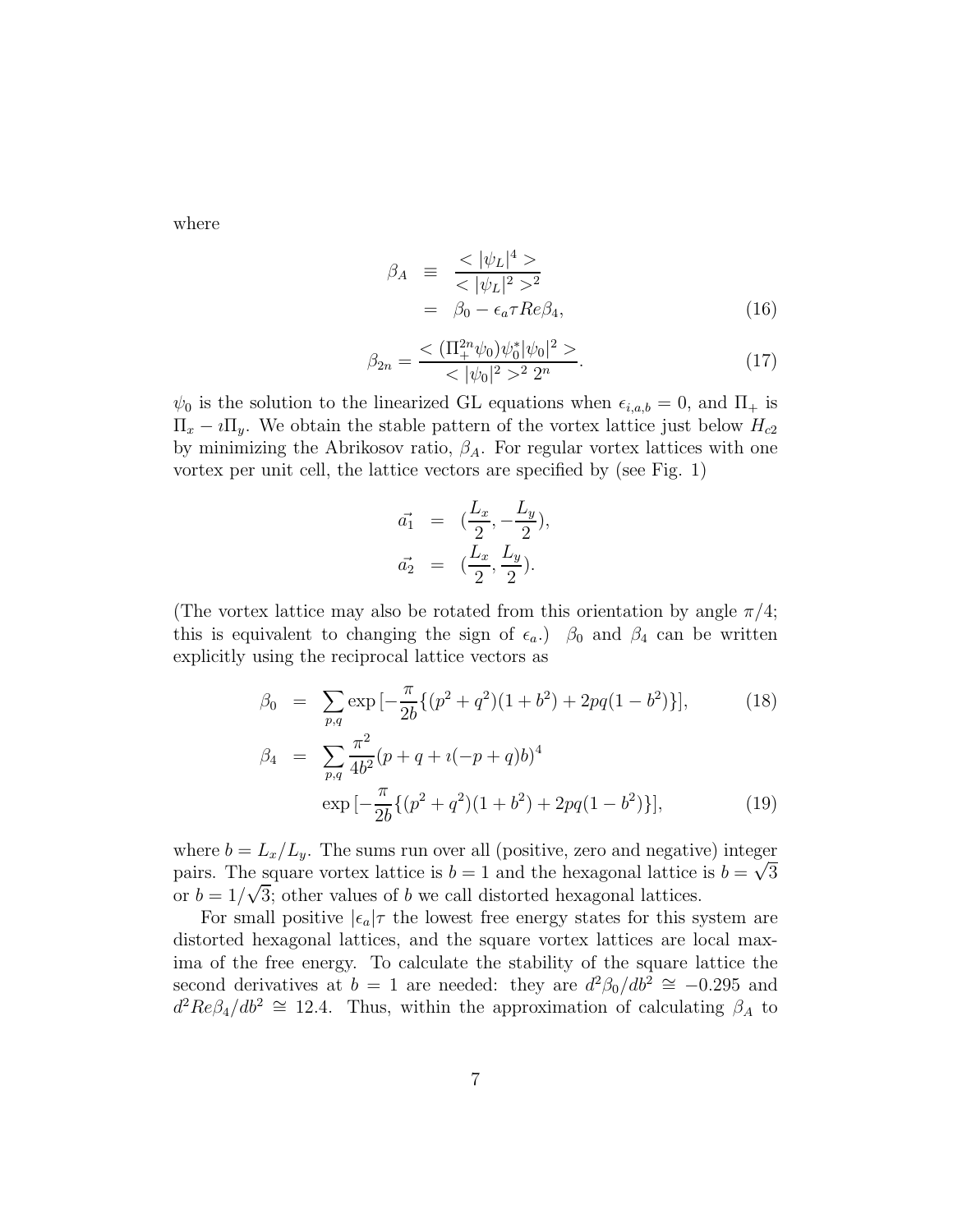<span id="page-7-0"></span>only first order in  $\epsilon_a$ , at  $H_{c2}$  the appropriately-oriented square vortex lattice changes from a local maximum of the free energy to a global minimum at

$$
|\epsilon_a|\tau_c^{\square} \cong 0.0238. \tag{20}
$$

For larger values of  $|\epsilon_a|\tau$  the lowest free energy state of the vortex lattice is square. This critical value of  $|\epsilon_a|\tau$  does not depend on  $\kappa$  at first order in  $\epsilon_a$ . This first-order approximation then says that the phase transition from distorted hexagonal to square vortex lattice at  $H_{c2}$  for the field along the z axis is at the temperature where the xy-plane  $H_{c2}$  varies by about 3.6% from  $[100]$  to  $[110]$  field directions.

One way to get a sense of how accurate this first-order in  $F_4$  approximation is would be to calculate the next corrections (second-order in  $F_4$ ). This did not appear to be analytically tractable to us, so we have instead located the phase transition numerically, finding that there are indeed rather large corrections to this first-order approximation.

# 4 Numerical Study

At the order we are considering, in  $F_4$  there are three different terms added to the usual Ginzburg-Landau theory, and  $F_0$  contains  $\kappa$  and  $H$ , which cannot be scaled away. In principle, one could examine the behavior in the full parameter space  $(\vec{H}, \kappa, \epsilon_i, \epsilon_a, \epsilon_b)$ . However, we are interested in the phase transition to the square vortex lattice that is caused by the anisotropic term,  $\epsilon_a$ . If we add only this term, it can be negative so the free energy then becomes unbounded below and the system is unstable at short wavelengths. To stabilize the system we set  $\epsilon_i = |\epsilon_a|$ . We also set  $\epsilon_b$  to keep  $H_{c2}$  at its original value of  $\phi_0/(2\pi\xi^2)$  for field along the z axis. For simplicity, we will only examine the large  $\kappa$  limit, where the magnetic field is uniform. With all these constraints and simplifications, the system we studied numerically is, in dimensionless form:

$$
F = \int d^3r \left[ -|\psi|^2 + \frac{1}{2} |\psi|^4 + |\vec{\Pi}\psi|^2 + \epsilon \tau \right] (\Pi_x \Pi_y + \Pi_y \Pi_x) \psi|^2 + \epsilon_b \tau H_z^2 |\psi|^2], \tag{21}
$$

with  $\epsilon \tau = 2\epsilon_i \tau = -2\epsilon_a \tau \geq 0$  and for each value of  $\epsilon \tau$ ,  $\epsilon_b \tau$  is chosen so that along the z axis  $H_{c2} = 1$  in these units. In the first-order approximation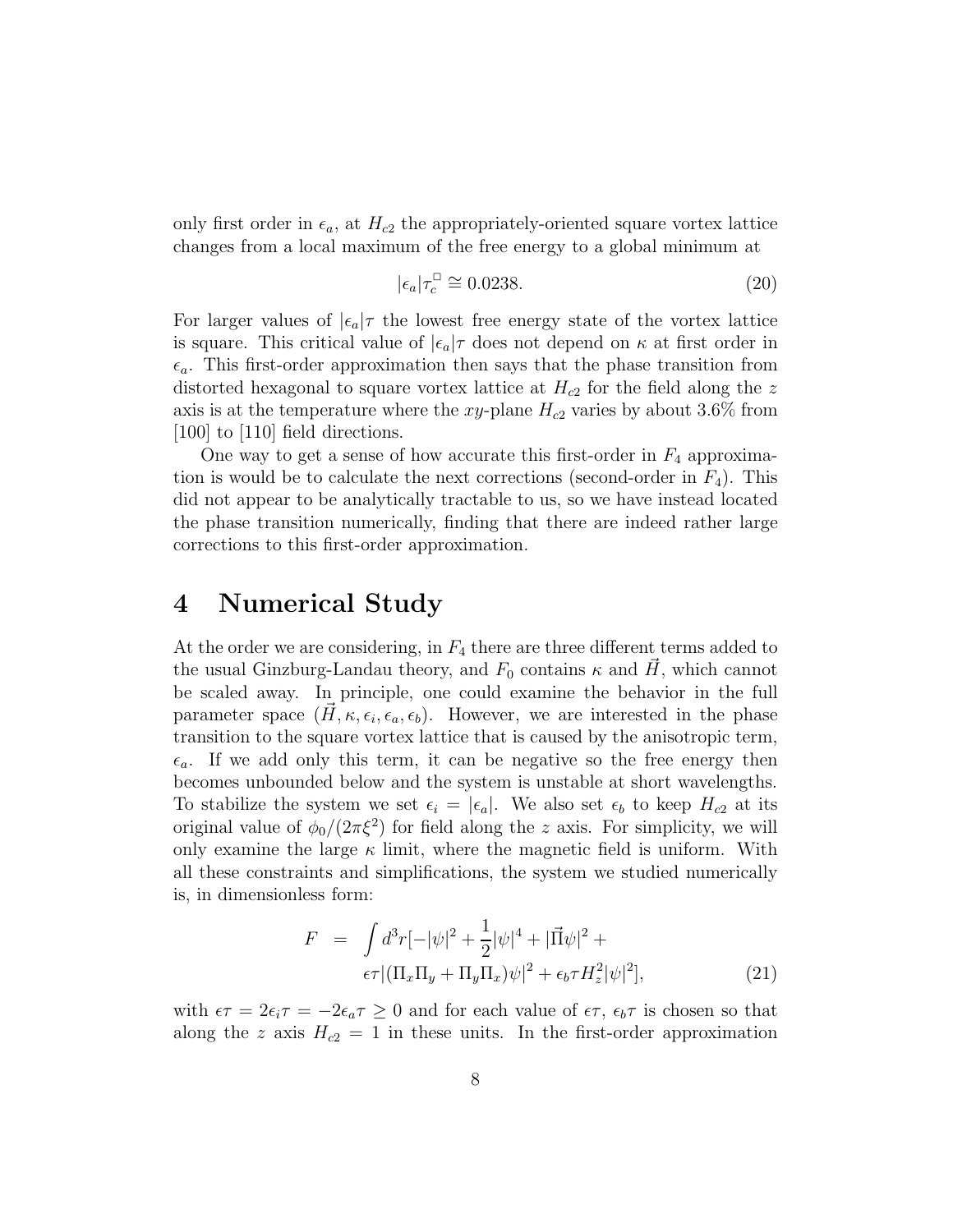above, for field along the z axis the phase transition to the square vortex lattice at  $H_{c2}$  occurs at  $\epsilon \tau \approx 0.048$ . We find the higher-order corrections are substantial, and the actual transition in this system [\(21\)](#page-7-0) does not occur until  $\epsilon \tau_c^{\square} \cong 0.073$ . Presumably the precise result for  $\epsilon_a \tau_c^{\square}$  will vary, depending on the values of  $\kappa, \epsilon_i$  and  $\epsilon_b$  as well as other higher-order terms, all of which potentially differ between materials; we have not explored this dependence. Our basic message here is that the first-order in  $\epsilon_a$  perturbative estimate is substantially off, so higher-order effects have to be treated properly to quantitatively estimate the phase diagram for any particular system.

Thestable vortex lattice for this system  $(21)$  $(21)$  $(21)$  with the field along the z axis is shown in Fig. 1. The area of the unit cell is dictated by the magnetic field because there is exactly one flux quantum per vortex. The only remaining freedom is the angle,  $\theta$ , between the two nearest-neighbor vectors shown in Fig. 1. The square lattice is  $\theta = \frac{\pi}{2}$  $\frac{\pi}{2}$ , the hexagonal lattice is  $\theta = \frac{\pi}{3}$  $\frac{\pi}{3}$  (or  $\frac{2\pi}{3}$ ); other angles are the distorted hexagonal lattices. The minimum free energy vortex lattice for each  $\theta$  is an order parameter and current pattern that is symmetric under the operations that reverse the currents and then reflect in a plane that contains vortex lines and is parallel to the  $x$  or  $y$  axis. These symmetries mean we only have to determine the pattern over one quarter of the unit cell of the vortex lattice. We have chosen the quarter in the positive x and y quadrant (see Fig. 1).

We discretize the system on a rectangular numerical grid aligned with the  $x$  and  $y$  axes. We use gauge-invariant variables only, namely the magnitude  $|\psi|$  of the order parameter at each grid point, and the gauge-invariant phase differences between nearest neighbor grid points along the x direction,  $\Delta_x \phi$ , and along the y direction,  $\Delta_y \phi$ . These phase differences are not all independent, since their sum around an elementary plaquette of the grid must be equal to  $H d_x d_y$ , where  $d_x$  and  $d_y$  are the grid spacings. We put one grid point at the precise core of the vortex at the origin in Fig. 1; at this point  $|\psi|=0$ so the phase is ill-defined and special care must be taken when treating the terms involving this point.

All terms in the discretized GL free energy are symmetric so that the differences between the discretized expression and the continuum limit are even polynomials of  $d_x$  and  $d_y$ . We extrapolate to the continuum limit by reducing  $d_x$  and  $d_y$  together, keeping their ratio constant. Under these conditions the discretization errors are proportional to  $d_x d_y$ , the area of the grid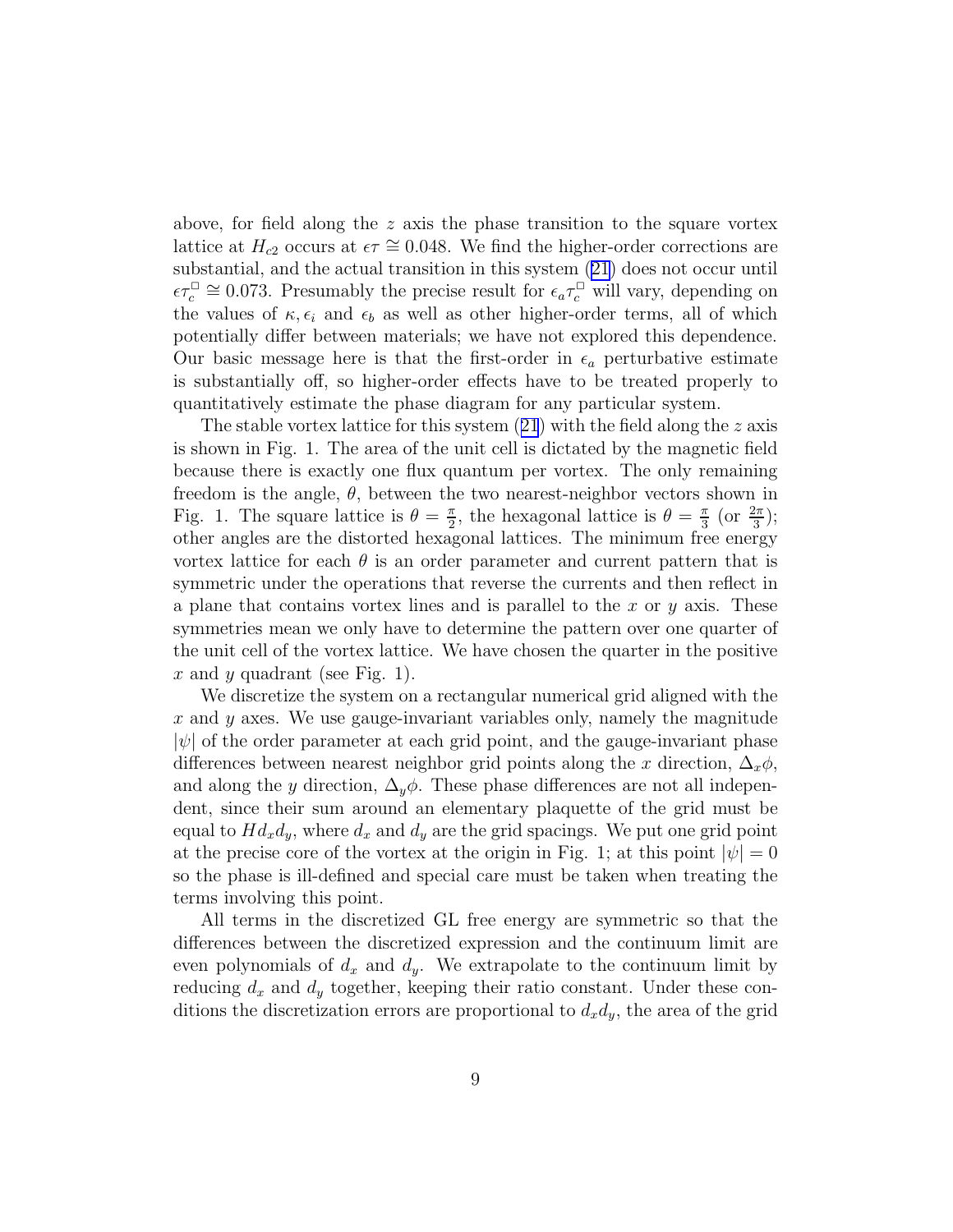plaquette, for small  $d_x$  and  $d_y$ . For example, under our discretization

$$
\begin{aligned}\n|(\frac{\nabla_x}{i} - A_x)\psi(x, y)|^2 &\to \\
\frac{1}{d_x^2}|\left[|\psi(x + \frac{d_x}{2}, y)| \exp(\frac{i\Delta_x \phi}{2}) - |\psi(x - \frac{d_x}{2}, y)| \exp(-\frac{i\Delta_x \phi}{2})|\right]^2.\n\end{aligned}
$$

The boundary conditions on our quarter unit cell are

$$
|\psi(0,0)| = 0, \t(23)
$$

$$
|\psi(x, \frac{L_y}{4})| = |\psi(\frac{L_x}{2} - x, \frac{L_y}{4})|, \tag{24}
$$

$$
\Delta_x \phi(x,0) = 0, \tag{25}
$$

$$
\Delta_y \phi(0, y) = 0, \tag{26}
$$

$$
\Delta_y \phi(\frac{L_x}{2}, y) = 0, \tag{27}
$$

$$
\Delta_x \phi(x, \frac{L_y}{4}) = -\Delta_x \phi(\frac{L_x}{2} - x, \frac{L_y}{4}), \qquad (28)
$$

$$
\Delta_y \phi(x, \frac{L_y}{4}) = -\Delta_y \phi(\frac{L_x}{2} - x, \frac{L_y}{4}); \tag{29}
$$

we put grid points along all these boundaries.

We begin with smooth initial conditions that satisfy all of the above constraints. Then we minimize the discretized version of the GL free energy ([21\)](#page-7-0) using the relaxation method[[14](#page-12-0)]

$$
\psi^{new} = \psi^{old} - \Gamma \frac{\partial F}{\partial \psi^*} \big|_{old},\tag{30}
$$

where  $\Gamma$  is a relaxation parameter which can be adjusted to avoid numerical instabilities and to hasten the convergence to the minimum.

We have obtained the minimum of the discretized free energy for grid sizes  $(12 \times 6), (16 \times 8), (20 \times 10), (24 \times 12), (28 \times 14), \text{and} (32 \times 16) \text{ points for the}$ square  $(\theta = 90^{\circ})$  and two weakly distorted vortex lattices  $(\theta = 88^{\circ}, 86^{\circ})$ . For each H and  $\epsilon\tau$  the dependence of the free energy on  $\theta$  is extrapolated to the continuum limit. At  $H_{c2}$  we also obtain the Abrikosov ratio  $\beta_A(\epsilon \tau, \theta)$ . The critical parameter value above which the minimum Abrikosov ratio is at the square lattice  $(\theta = 90^{\circ})$  is  $\epsilon \tau_c^{\square} \cong 0.0734$ . To determine the phase boundary below  $H_{c2}$ , we fix  $\epsilon\tau$  and sweep the magnetic field to find the transition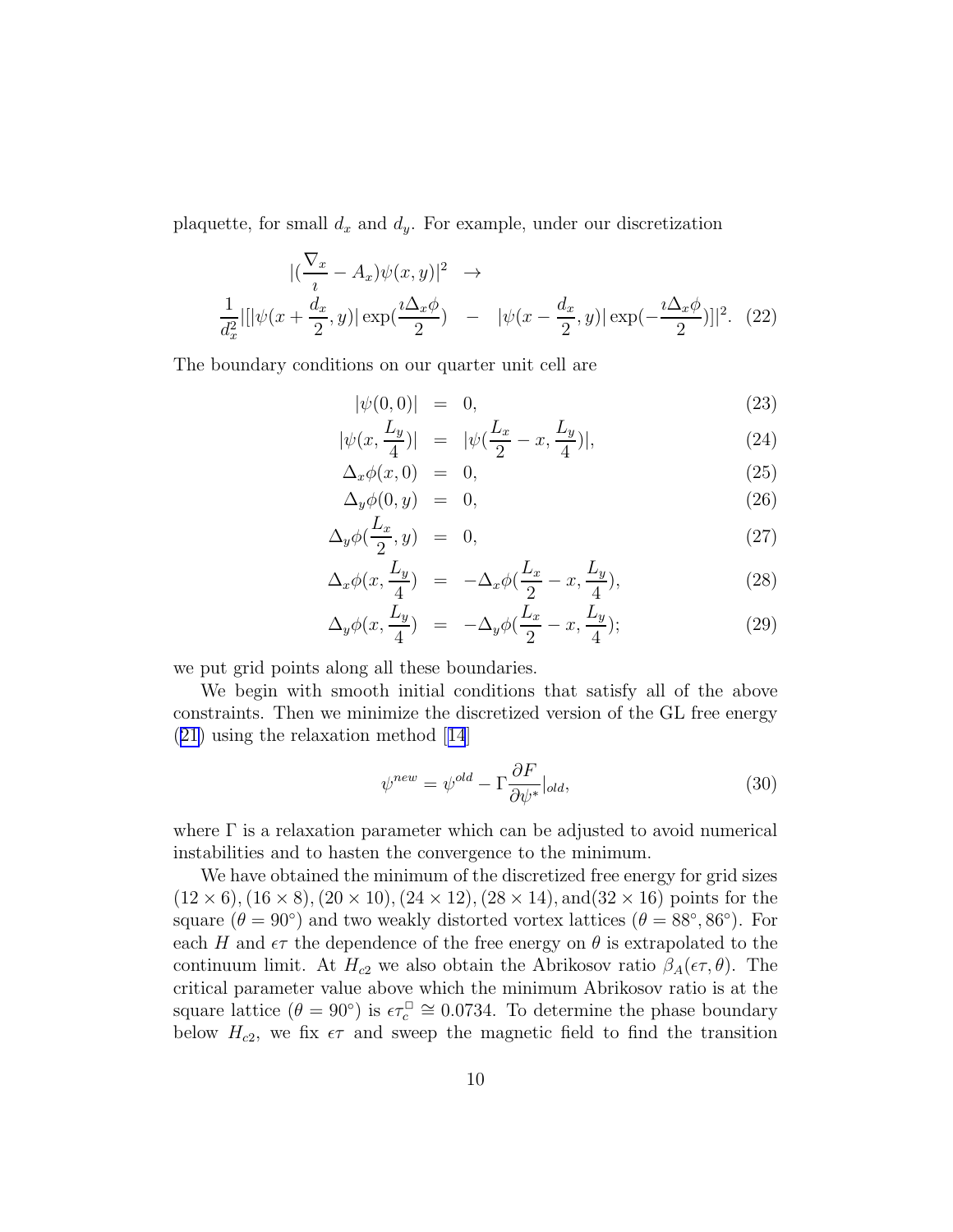Table 1: Transition fields,  $H^{\Box}$ , for a few  $\epsilon\tau$  values.

| $\epsilon \tau$ | $/H_{c2}$<br>$H^{\,\omega}$ . |
|-----------------|-------------------------------|
| 0.0734          | 1.000                         |
| 0.0800          | $0.901 \pm 0.002$             |
| 0.0860          | $0.826 \pm 0.001$             |
| 0.0930          | $0.752 \pm 0.001$             |
| 0.1000          | $0.687 \pm 0.001$             |

field,  $H^{\Box}$ , above which the square vortex lattice is stable. Table 1 shows the transition fields for a few  $\epsilon\tau$  values. Within our model, we certainly could follow the phase boundary to lower fields and temperatures, deeper into the vortex lattice phase. But the model, in the usual approach of Landau theory, has kept only certain terms that are low-order in an expansion in the order parameter, the gradients, and  $\tau$ . The neglected higher-order terms become more important as one moves away from  $T_c$  to lower temperature and away from  $H_{c2}$  to lower fields. Thus the phase diagrams of real systems with different higher-order terms will increasingly diverge from the behavior we find in this specific model [\(21\)](#page-7-0) as one goes to lower temperature. This is why we did not bother to follow the phase boundary to lower temperature than shown in Table 1.

The physically meaningful phase diagram in the magnetic field, temperature plane is shown in Figure [2,](#page-14-0) with the field and temperature axes scaled by the values of H and  $\tau$  at the point  $(H_c^{\Box}, \tau_c^{\Box})$  where the phase boundaries  $H^{\square}(T)$  and  $H_{c2}(T)$  meet. Although the point at which this happens is at roughly 50% larger  $\epsilon\tau$  than the estimate from the perturbative results, our phase diagram when scaled this way is very close to the one obtained perturbatively by De Wilde, *et al.*, [\[9](#page-12-0)] with the distorted hexagonal/square phase boundary meeting the upper critical field with a positive slope in the  $H, T$ plane (with this scaling, the slope of  $H^{\square}(T)$  is about 0.2, while the slope of  $H_{c2}(T)$  is -1.)

Since, for field along the z axis, the critical  $\epsilon \tau_c^{\square}$  at  $H_{c2}$  obtained numerically is quite different from the perturbative estimate, we have also numeri-callycalculated for this system ([21\)](#page-7-0) the relative anisotropy of  $H_{c2}$  in the x-y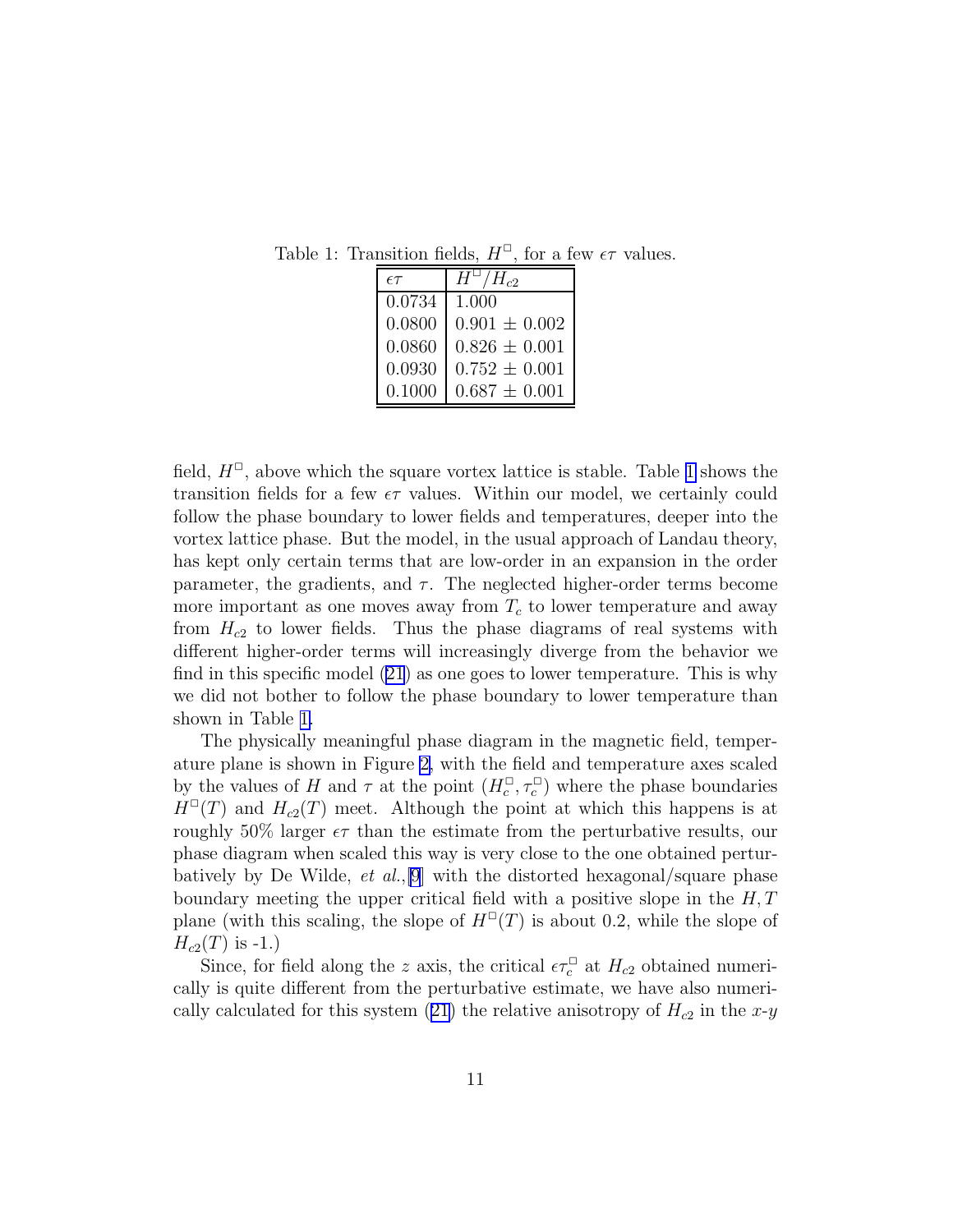<span id="page-11-0"></span>plane at  $\epsilon \tau_c^{\Box}$ . We find that the dependence of  $H_{c2}$  on the angle  $\phi$  between the field and the  $x$  axis contains substantial harmonic content beyond the basic  $cos(4\phi)$  term that is present in the first-order estimate, again indicating contributions beyond first-order in  $\epsilon$ . At  $\epsilon \tau = \epsilon \tau_c^{\square}$ , the in-plane  $H_{c2}$  variation from [100] to [110] directions is  $\Delta H_{c2}/H_{c2} \cong 4.5\%$ , which is again larger than the 3.6% estimated perturbatively. The in-plane anisotropy of  $H_{c2}(\phi)$ has recently been measured for  $\text{LuNi}_2\text{B}_2\text{C}$ , where it grows to near 10% at low temperature, indicating that the transition to the square lattice does meet the upper critical field for this material.[[15\]](#page-12-0)

# 5 Conclusion

We have numerically determined the vortex lattice phase diagram for a generalized Ginzburg-Landau model [\(21\)](#page-7-0) that includes higher-order terms that reduce the rotational symmetry to tetragonal. Although the results are qualitatively unchanged from the estimates obtained by treating the anisotropic term perturbatively to only first order, there are substantial quantitative differences. In particular, we find that for field along the z axis, the phase boundary in the field-temperature plane separating the distorted hexagonal and square vortex lattices meets the upper critical field line with a positive slope at a temperature  $T_c^{\Box}$ <sup> $\frac{1}{c}$ </sup>. If the field is instead put in the xy plane at this same temperature, the difference in  $H_{c2}$  between the [100] and [110] directions is about 4.5%. Although this number must be a better estimate than the 3.6% obtained perturbatively, the full Ginzburg-Landau theory for any given material will contain other higher-order terms that may also have a small influence on this critical anisotropy value. Thus the precise value may vary somewhat away from our estimate.

# References

- [1] A. A. Abrikosov, Soviet Physics JETP 5, 1174 (1957).
- [2] W. H. Kleiner, L. M. Roth and S. H. Autler, Phys. Rev. 133, 1226 (1964).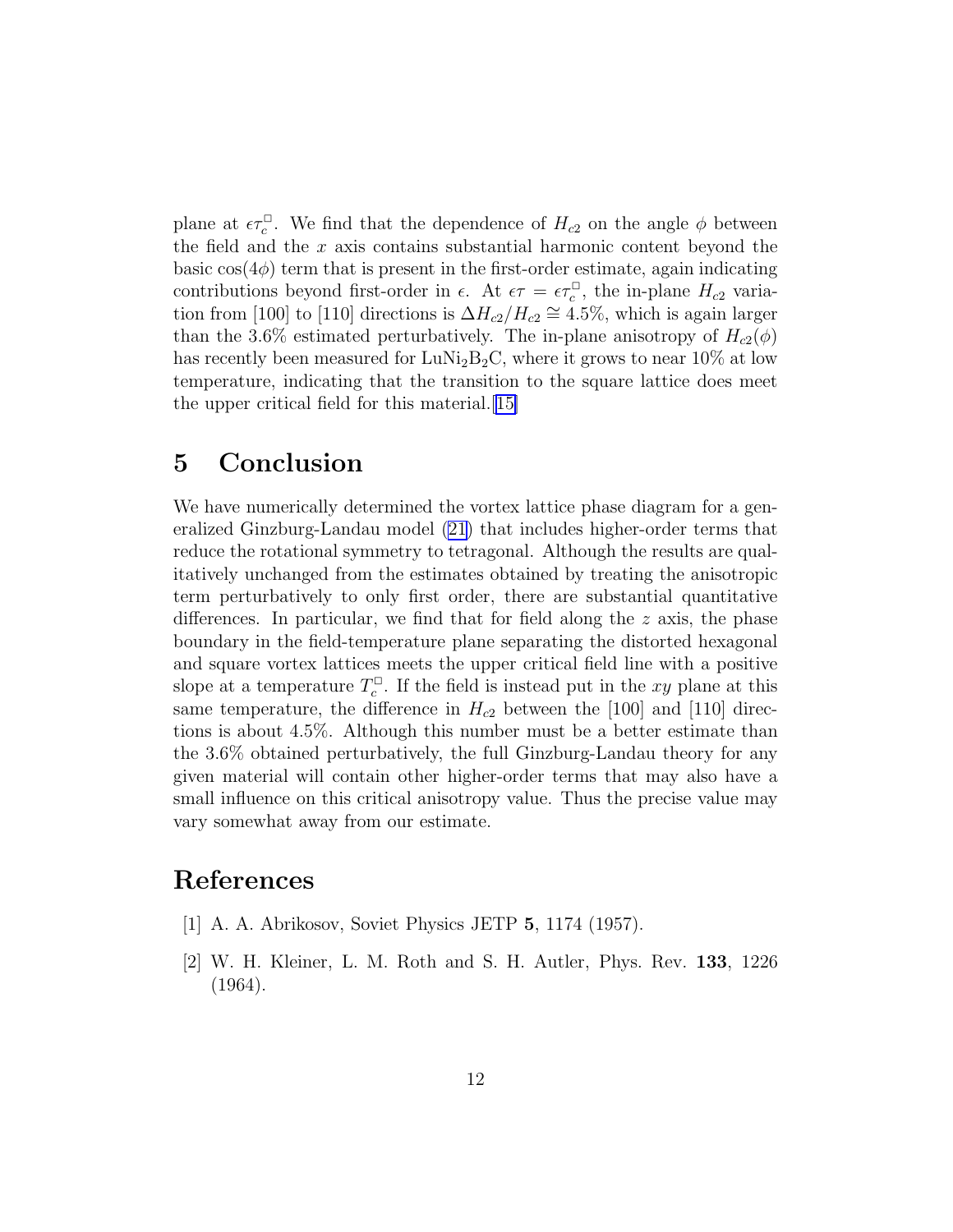- <span id="page-12-0"></span>[3] J. Schelten, R-4 in Anisotropic Effects in Superconductors, ed. by H. Weber (Plenum, New York, 1977).
- [4] K. Takanaka, Prog. Theor. Phys. 46, 1301 (1971); R-3 in Anisotropic Effects in Superconductors, ed. by H. Weber (Plenum, New York, 1977).
- [5] U. Yaron et al., Nature 382, 236 (1996).
- [6] M. R. Eskildsen et al., Phys. Rev. Lett. 78, 1968 (1997).
- [7] V. G. Kogan et al., Phys. Rev. B 54, 12386 (1996); Phys. Rev. B 55, R8693 (1997).
- [8] I. Affleck, M. Franz and M. H. S. Amin, Phys. Rev. B 55, R704 (1997).
- [9] Y. De Wilde *et al.*, Phys. Rev. Lett. **78**, 4273 (1997).
- [10] M. Yethiraj et al., Phys. Rev. Lett. 78, 4849 (1997).
- [11] G. J. Dolan, *et al.*, Phys. Rev. Lett. **62**, 2184 (1989).
- [12] I. Maggio-Aprile, *et al.*, Phys. Rev. Lett. **75**, 2754 (1995).
- [13] Superconductivity, ed. by R. D. Parks (Marcel-Dekker, New York, 1969).
- [14] S. Adler and T. Piran, Rev. Mod. Phys. 56, 1 (1984).
- [15] V. Metlushko *et.al.*, Phys. Rev. Lett. **79**, 1738 (1997).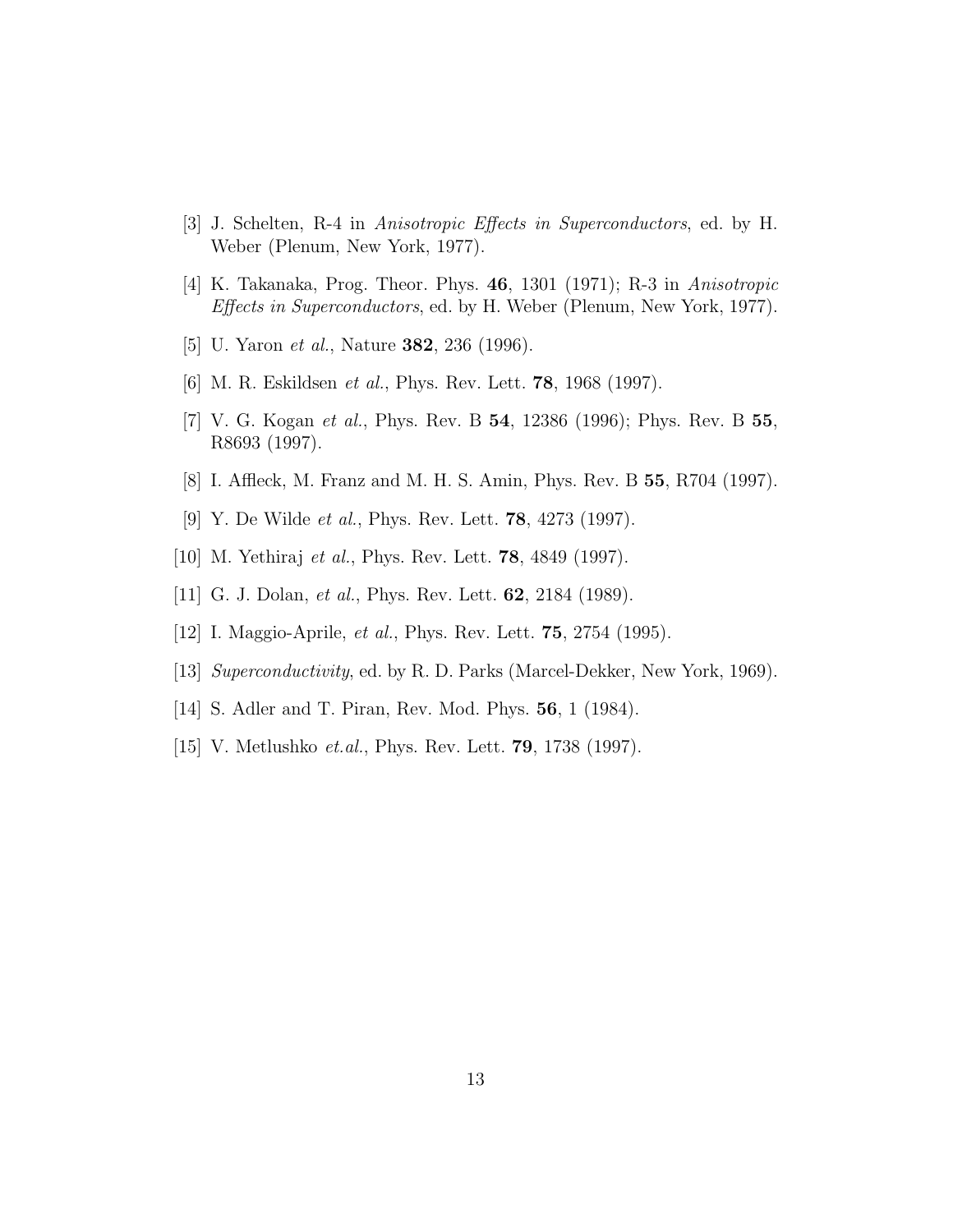

Figure 1: Geometry of the vortex lattice. The unit cell is drawn by the dotted line. The black dots represent vortices.  $\vec{a}_1$ ,  $\vec{a}_2$  are the lattice vectors.